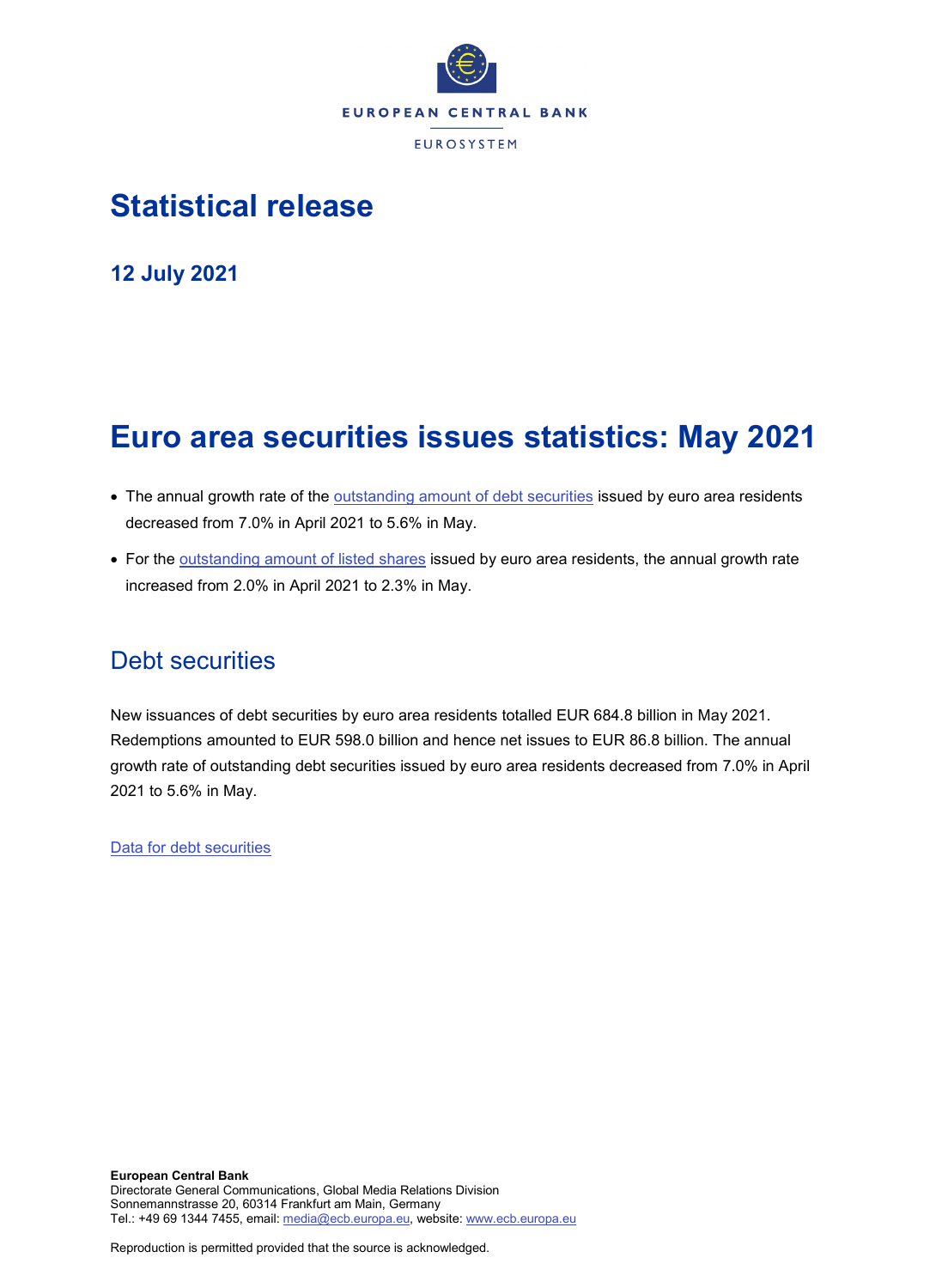### **Chart 1**

### Debt securities issued by euro area residents



# Breakdown by maturity

The annual rate of change of outstanding short-term debt securities decreased from 6.2% in April 2021 to -3.7% in May. For long-term debt securities, the annual growth rate decreased from 7.1% in April 2021 to 6.5% in May. The annual growth rate of outstanding fixed rate long-term debt securities decreased from 7.4% in April 2021 to 6.7% in May. The annual growth rate of outstanding variable rate long-term debt securities decreased from 2.0% in April 2021 to 1.3% in May.

### [Data for breakdown by maturity](http://sdw.ecb.europa.eu/browseSelection.do?type=series&q=SEC.M.I8.1000.F33100.N.I.Z01.A.Z%2c+SEC.M.I8.1000.F33200.N.I.Z01.A.Z%2c+SEC.M.I8.1000.F33201.N.I.Z01.A.Z%2c+SEC.M.I8.1000.F33202.N.I.Z01.A.Z&node=SEARCHRESULTS&ec=&oc=&rc=&cv=&pb=&dc=&df=)

# Breakdown by sector

As regards the sectoral breakdown, the annual growth rate of outstanding debt securities issued by non-financial corporations decreased from 8.2% in April 2021 to 5.7% in May. For the monetary financial institutions (MFIs) sector, this growth rate decreased from 0.9% in April 2021 to 0.2% in May. The annual growth rate of outstanding debt securities issued by financial corporations other than MFIs increased from 4.5% in April 2021 to 5.0% in May. For the general government, this growth rate decreased from 11.0% in April 2021 to 8.4% in May.

#### **European Central Bank**

Directorate General Communications, Global Media Relations Division Sonnemannstrasse 20, 60314 Frankfurt am Main, Germany Tel.: +49 69 1344 7455, email[: media@ecb.europa.eu,](mailto:media@ecb.europa.eu) website: www.ecb.europa.eu

Reproduction is permitted provided that the source is acknowledged.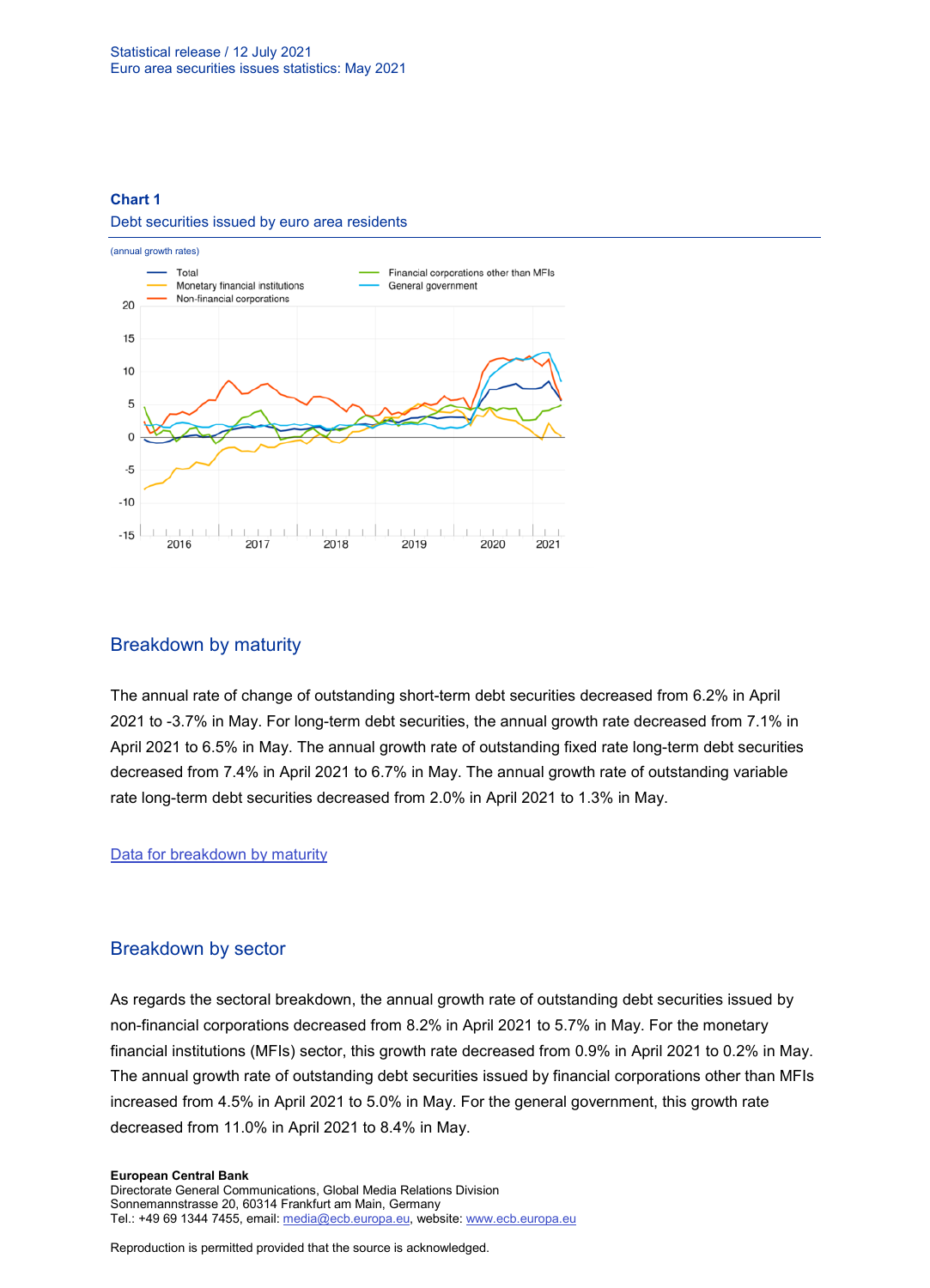The annual rate of change of outstanding short-term debt securities issued by MFIs decreased from - 7.9% in April 2021 to -9.9% in May. The annual growth rate of outstanding long-term debt securities issued by MFIs decreased from 2.0% in April 2021 to 1.5% in May.

[Data for breakdown by sector](http://sdw.ecb.europa.eu/browseSelection.do?type=series&q=SEC.M.I8.1100.F33000.N.I.Z01.A.Z%2cSEC.M.I8.1220.F33000.N.I.Z01.A.Z%2cSEC.M.I8.1235.F33000.N.I.Z01.A.Z%2cSEC.M.I8.1300.F33000.N.I.Z01.A.Z%2cSEC.M.I8.1220.F33100.N.I.Z01.A.Z%2cSEC.M.I8.1220.F33200.N.I.Z01.A.Z&node=SEARCHRESULTS&ec=&oc=&rc=&cv=&pb=&dc=&df=)

# Breakdown by currency

Concerning the currency breakdown, the annual growth rate of outstanding euro-denominated debt securities decreased from 7.9% in April 2021 to 6.5% in May. For debt securities denominated in other currencies, this rate of change decreased from 1.5% in April 2021 to -0.1% in May.

[Data for breakdown by currency](http://sdw.ecb.europa.eu/browseSelection.do?type=series&q=SEC.M.I8.1000.F33000.N.I.EUR.A.Z%2cSEC.M.I8.1000.F33000.N.I.Z06.A.Z&node=SEARCHRESULTS&ec=&oc=&rc=&cv=&pb=&dc=&df=)

# Listed shares

New issuances of listed shares by euro area residents totalled EUR 20.3 billion in May 2021. Redemptions amounted to EUR 6.8 billion and hence net issues to EUR 13.5 billion. The annual growth rate of the outstanding amount of listed shares issued by euro area residents (excluding valuation changes) increased from 2.0% in April 2021 to 2.3% in May. The annual growth rate of listed shares issued by non-financial corporations was 1.6% in May 2021, compared with 1.5% in April. For MFIs, the corresponding growth rate was 1.4% in May 2021, the same as in April. For financial corporations other than MFIs, this growth rate increased from 5.3% in April 2021 to 6.1% in May.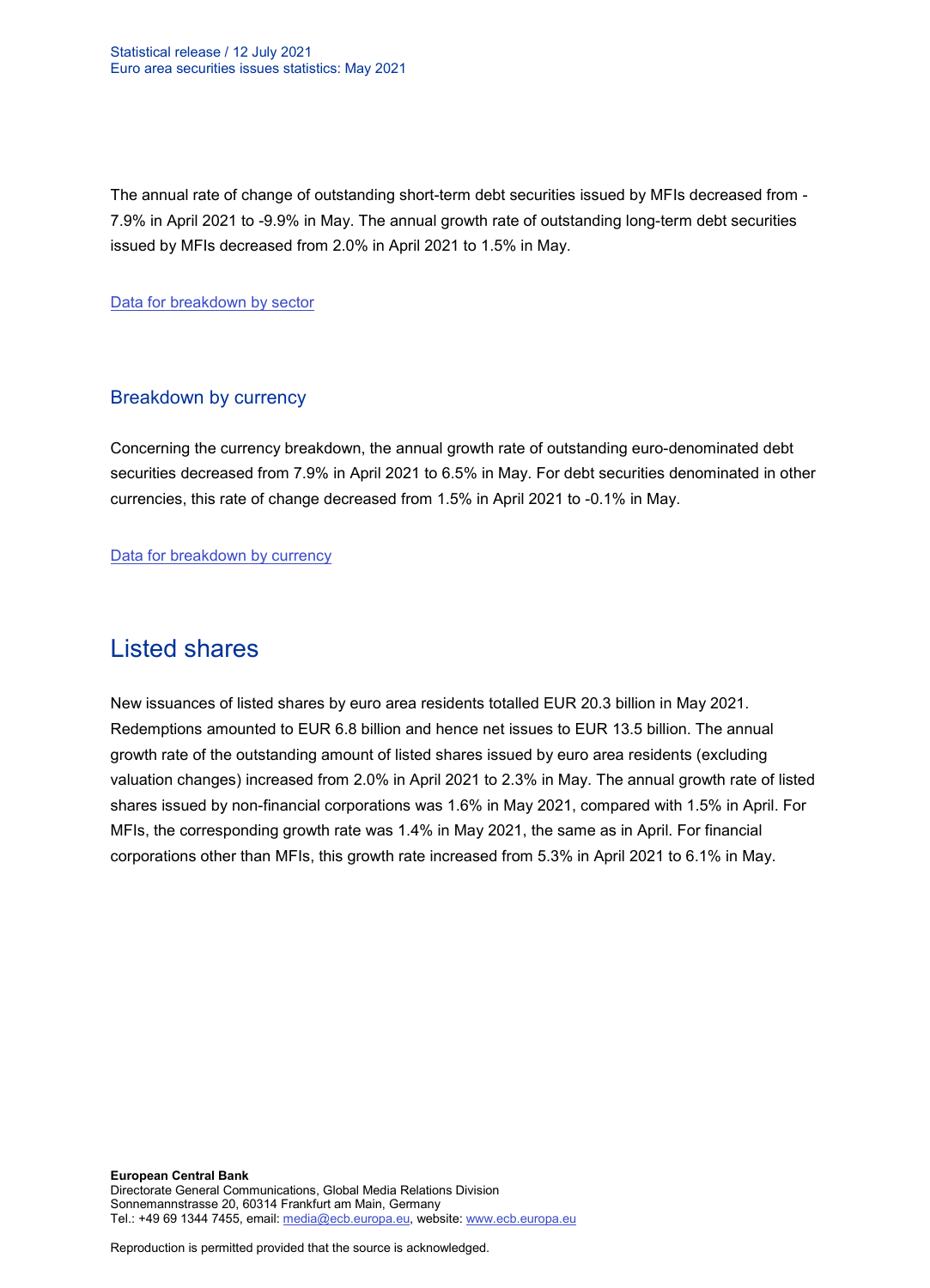# **Chart 2** Listed shares issued by euro area residents



The market value of the outstanding amount of listed shares issued by euro area residents totalled EUR 9,655.7 billion at the end of May 2021. Compared with EUR 7,273.2 billion at the end of May 2020, this represents an annual increase of 32.8% in the value of the stock of listed shares in May 2021, down from 35.8% in April.

# [Data for listed shares](http://sdw.ecb.europa.eu/browseSelection.do?type=series&q=SEC.M.I8.1000.F51100.M.2.Z01.E.Z%2cSEC.M.I8.1000.F51100.M.3.Z01.E.Z%2cSEC.M.I8.1000.F51100.M.4.Z01.E.Z%2cSEC.M.I8.1000.F51100.M.I.Z01.A.Z%2cSEC.M.I8.1100.F51100.M.I.Z01.A.Z%2cSEC.M.I8.1220.F51100.M.I.Z01.A.Z%2cSEC.M.I8.1235.F51100.M.I.Z01.A.Z%2cSEC.M.I8.1000.F51100.M.1.Z01.E.Z&node=SEARCHRESULTS&ec=&oc=&rc=&cv=&pb=&dc=&df=)

# **For queries, please use the** [Statistical information request](https://ecb-registration.escb.eu/statistical-information) **form.**

### **Notes:**

- Unless otherwise indicated, data relate to non-seasonally adjusted statistics. In addition to the developments for May 2021, this statistical release incorporates minor revisions to the data for previous periods. The annual growth rates are based on financial transactions that occur when an institutional unit incurs or redeems liabilities, they are not affected by the impact of any other changes which do not arise from transactions.
- Hyperlinks in the main body of the statistical release and in annex tables lead to data that may change with subsequent releases as a result of revisions. Figures shown in annex tables are a snapshot of the data as at the time of the current release.
- The next statistical release on euro area securities issues will be published on 11 August 2021.

#### **European Central Bank**

Directorate General Communications, Global Media Relations Division Sonnemannstrasse 20, 60314 Frankfurt am Main, Germany Tel.: +49 69 1344 7455, email[: media@ecb.europa.eu,](mailto:media@ecb.europa.eu) website: www.ecb.europa.eu

Reproduction is permitted provided that the source is acknowledged.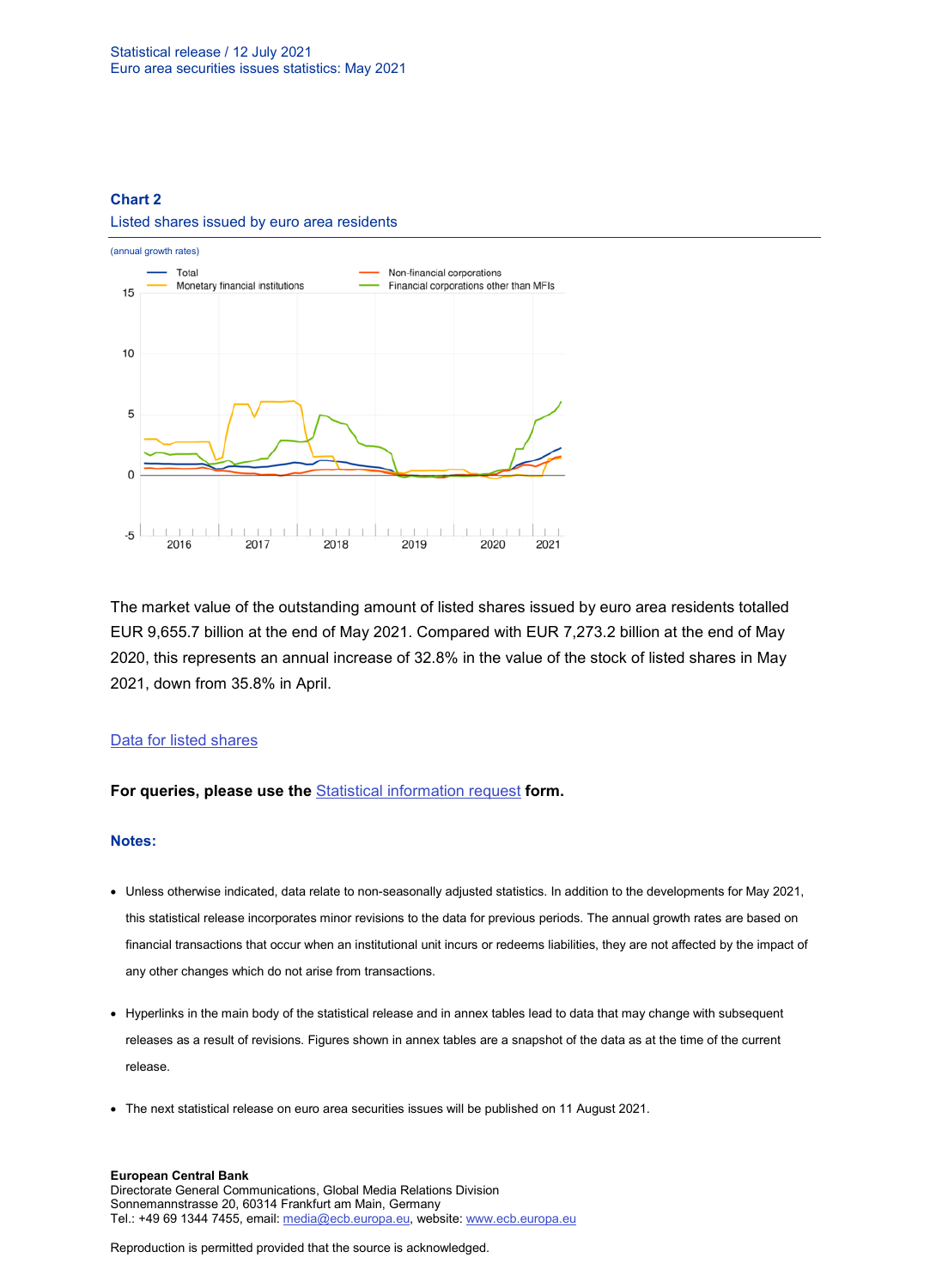### Table 1: Debt securities issued by euro area residents, by currency and original maturity 1) (EUR billions; nominal values)

|                        | Amounts         | <b>Net</b>    |                         | Gross Redemp- | <b>Net</b>                 | Amounts   | Gross         | Redemp- | <b>Net</b>                | <b>Amounts</b> | <b>Gross</b> | Redemp- | <b>Net</b>    |        |        |        |        |        |        |                                                          |        |        |        |        |        |  |  |
|------------------------|-----------------|---------------|-------------------------|---------------|----------------------------|-----------|---------------|---------|---------------------------|----------------|--------------|---------|---------------|--------|--------|--------|--------|--------|--------|----------------------------------------------------------|--------|--------|--------|--------|--------|--|--|
|                        | outstand        | <b>issues</b> | <b>issues</b>           |               | tions lissues <sup>3</sup> | outstand- | <b>issues</b> |         | tions issues <sup>3</sup> | outstand-      | issues       | tions   | <b>issues</b> |        |        |        |        |        |        | Annual growth rates of outstanding amounts <sup>5)</sup> |        |        |        |        |        |  |  |
|                        | ing             |               |                         |               |                            | ing       |               |         |                           | ına            |              |         |               |        |        |        |        |        |        |                                                          |        |        |        |        |        |  |  |
|                        |                 |               |                         |               |                            |           |               |         |                           |                |              |         |               |        |        |        |        |        |        |                                                          |        |        |        |        |        |  |  |
|                        |                 |               |                         |               |                            |           |               |         |                           |                |              |         |               |        |        |        |        |        |        |                                                          |        |        |        |        |        |  |  |
|                        | <b>May 2020</b> |               | June 2020 - May 2021 4) |               |                            | Apr. 2021 |               |         | <b>May 2021</b>           |                |              |         | 2019          | 2020   | 2020   | 2020   | 2020   | 2021   | 2020   | 2021                                                     | 2021   | 2021   | 2021   | 2021   |        |  |  |
|                        |                 |               |                         |               |                            |           |               |         |                           |                |              |         |               |        |        | Q3     | Q4     | Q1     | Dec.   | Jan.                                                     | Feb.   | Mar.   | Apr.   | May    |        |  |  |
| Total<br>of which      | 18.474.0        | 334.2         | 723.5                   | 638.0         | 85.4                       | 19,270.9  | 729.8         | 694.8   | 35.0                      | 19,362.4       | 684.8        | 598.0   | 86.8          | 2.7    | 5.9    | 5.1    | 7.6    | 7.8    | 7.7    | 7.4                                                      | 7.4    | 7.7    | 8.5    | 7.0    | 5.6    |  |  |
| in euro                | 15,907.4        | 309.4         | 511.8                   | 426.1         | 85.7                       | 16,744.8  | 510.8         | 456.4   | 54.4                      | 16,860.7       | 491.8        | 389.2   | 102.6         | 3.3    | 6.8    | 5.9    | 8.9    | 9.2    | 9.2    | 9.0                                                      | 9.0    | 9.2    | 9.7    | 7.9    | 6.5    |  |  |
| in other currencies    | 2.566.6         | 24.9          | 211.6                   | 211.9         | $-0.3$                     | 2,526.0   | 219.0         | 238.4   | $-19.4$                   | 2,501.7        | 193.0        | 208.8   | $-15.8$       | $-0.5$ | 0.5    | 0.4    | 0.0    | $-0.5$ | $-1.1$ | $-1.8$                                                   | $-1.8$ | $-1.2$ | 1.1    | 1.5    | $-0.1$ |  |  |
|                        |                 |               |                         |               |                            |           |               |         |                           |                |              |         |               |        |        |        |        |        |        |                                                          |        |        |        |        |        |  |  |
| Short-term             | 1,596.0         | 125.4         | 431.                    | 436.1         | $-4.9$                     | 1,557.6   | 413.5         | 428.2   | $-14.7$                   | 1,530.7        | 408.7        | 434.0   | $-25.3$       | 1.8    | 15.4   | 13.7   | 22.7   | 20.4   | 14.8   | 18.8                                                     | 15.5   | 12.3   | 14.9   | 6.2    | $-3.7$ |  |  |
| of which               |                 |               |                         |               |                            |           |               |         |                           |                |              |         |               |        |        |        |        |        |        |                                                          |        |        |        |        |        |  |  |
| in euro                | 1.130.4         | 108.5         | 257.8                   | 263.5         | $-5.7$                     | 1,075.6   | 237.2         | 236.0   | 1.2                       | 1,068.0        | 246.2        | 254.3   | $-8.1$        | 3.6    | 17.9   | 15.5   | 28.9   | 27.2   | 20.5   | 26.7                                                     | 22.3   | 17.5   | 17.0   | 4.7    | $-6.1$ |  |  |
| in other currencies    | 465.6           | 16.8          | 173.4                   | 172.6         | 0.8                        | 482.0     | 176.3         | 192.2   | $-15.9$                   | 462.8          | 162.6        | 179.8   | $-17.2$       | $-2.1$ | 10.4   | 10.1   | 7.9    | 7.1    | 4.3    | 4.0                                                      | 3.0    | 2.5    | 11.1   | 9.9    | 2.3    |  |  |
|                        |                 |               |                         |               |                            |           |               |         |                           |                |              |         |               |        |        |        |        |        |        |                                                          |        |        |        |        |        |  |  |
| Long-term 2)           | 16.878.0        | 208.9         | 292.3                   | 202.0         | 90.3                       | 17.713.2  | 316.3         | 266.6   | 49.7                      | 17,831.6       | 276.1        | 164.0   | 112.1         | 2.8    | 5.1    | 4.4    | 6.3    | 6.7    | 7.1    | 6.5                                                      | 6.7    | 7.3    | 7.9    | 7.1    | 6.5    |  |  |
| of which               |                 |               |                         |               |                            |           |               |         |                           |                |              |         |               |        |        |        |        |        |        |                                                          |        |        |        |        |        |  |  |
| in euro                | 14.776.9        | 200.8         | 254.1                   | 162.6         | 91.4                       | 15,669.2  | 273.6         | 220.4   | 53.2                      | 15,792.7       | 245.7        | 134.9   | 110.7         | 3.3    | 6.1    | 5.3    | 7.5    | 8.0    | 8.5    | 8.0                                                      | 8.2    | 8.7    | 9.3    | 8.2    | 7.4    |  |  |
| in other currencies    | 2.101.0         | 8.0           | 38.3                    | 39.4          | $-1.1$                     | 2,044.0   | 42.7          | 46.2    | $-3.5$                    | 2,038.9        | 30.4         | 29.0    | 1.4           | $-0.1$ | $-1.5$ | $-1.5$ | $-1.6$ | $-2.2$ | $-2.3$ | $-3.0$                                                   | $-2.9$ | $-2.0$ | $-1.1$ | $-0.3$ | $-0.6$ |  |  |
|                        |                 |               |                         |               |                            |           |               |         |                           |                |              |         |               |        |        |        |        |        |        |                                                          |        |        |        |        |        |  |  |
| of which fixed rate    | 13.046.5        | 176.4         | 204.8                   | 131.8         | 73.0                       | 13.710.8  | 233.3         | 198.9   | 34.4                      | 13.822.9       | 194.2        | 85.6    | 108.6         | 3.5    | 5.8    | 5.3    | 7.2    | 7.4    | 7.8    | 7.3                                                      | 7.5    | 8.0    | 8.5    | 7.4    | 6.7    |  |  |
| in euro                | 11.502.6        | 169.6         | 177.1                   | 103.5         | 73.6                       | 12,236.2  | 204.1         | 164.2   | 39.9                      | 12,352.2       | 171.7        | 68.4    | 103.3         | 4.2    | 7.1    | 6.5    | 8.7    | 9.0    | 9.4    | 9.0                                                      | 9.2    | 9.5    | 9.9    | 8.4    | 7.7    |  |  |
| in other currencies    | 1.543.8         | 6.8           | 27.7                    | 28.3          | $-0.7$                     | 1.474.5   | 29.3          | 34.8    | $-5.5$                    | 1.470.7        | 22.5         | 17.2    | 5.3           | $-1.1$ | $-2.7$ | $-2.7$ | $-3.0$ | $-3.6$ | $-3.2$ | $-4.5$                                                   | $-3.9$ | $-2.9$ | $-1.5$ | $-0.4$ | $-0.5$ |  |  |
|                        |                 |               |                         |               |                            |           |               |         |                           |                |              |         |               |        |        |        |        |        |        |                                                          |        |        |        |        |        |  |  |
| of which variable rate | 3.091.1         | 24.5          | 53.4                    | 50.0          | 3.4                        | 3,097.1   | 50.6          | 46.9    | 3.7                       | 3,103.3        | 47.1         | 42.9    | 4.2           | $-2.4$ | $-1.0$ | $-1.6$ | 0.0    | $-0.2$ | 0.6    | $-0.3$                                                   | 0.0    | 1.1    | 1.6    | 2.0    | 1.3    |  |  |
| in euro                | 2,710.0         | 27.4          | 48.2                    | 42.9          | 5.4                        | 2,739.3   | 43.8          | 41.8    | 1.9                       | 2,749.0        | 42.7         | 34.5    | 8.2           | $-2.3$ | $-0.6$ | $-1.3$ | 0.4    | 0.4    | 1.4    | 0.4                                                      | 0.8    | 1.9    | 2.7    | 3.2    | 2.4    |  |  |
| in other currencies    | 381.0           | $-2.9$        | 5.1                     | 7.2           | $-2.0$                     | 357.8     | 6.9           | 5.0     | 1.8                       | 354.3          | 4.4          | 8.4     | $-4.0$        | $-2.9$ | $-4.3$ | $-3.6$ | $-3.2$ | $-5.0$ | $-5.5$ | $-5.0$                                                   | $-6.3$ | $-4.8$ | $-6.2$ | $-6.2$ | $-6.6$ |  |  |
|                        |                 |               |                         |               |                            |           |               |         |                           |                |              |         |               |        |        |        |        |        |        |                                                          |        |        |        |        |        |  |  |

Source: ECB securities issues statistics.

1) "Short-term" debt securities comprise securities that have an original maturity of one year or less, even if they are issued under longer-term facilities. Debt securities with a longer original maturity, with optional m away, the latest of which is more than one year away, or with indefinite maturity dates are classified as "long-term".

2) The residual difference between total long-term debt securities and fixed and variable rate long-term debt securities consists of zero coupon bonds and revaluation effects.

3) As a full breakdown of net issues into gross issues and redemptions may not always be available for the period before November 2016, the difference between aggregated gross issues and redemptions may deviate from the ag

4) Monthly averages of the transactions during this period.

5) Annual growth rates are based on financial transactions that occur when an institutional unit incurs or redeems liabilities. The annual growth rates therefore exclude the impact of reclassifications, revaluations, excha not arise from transactions.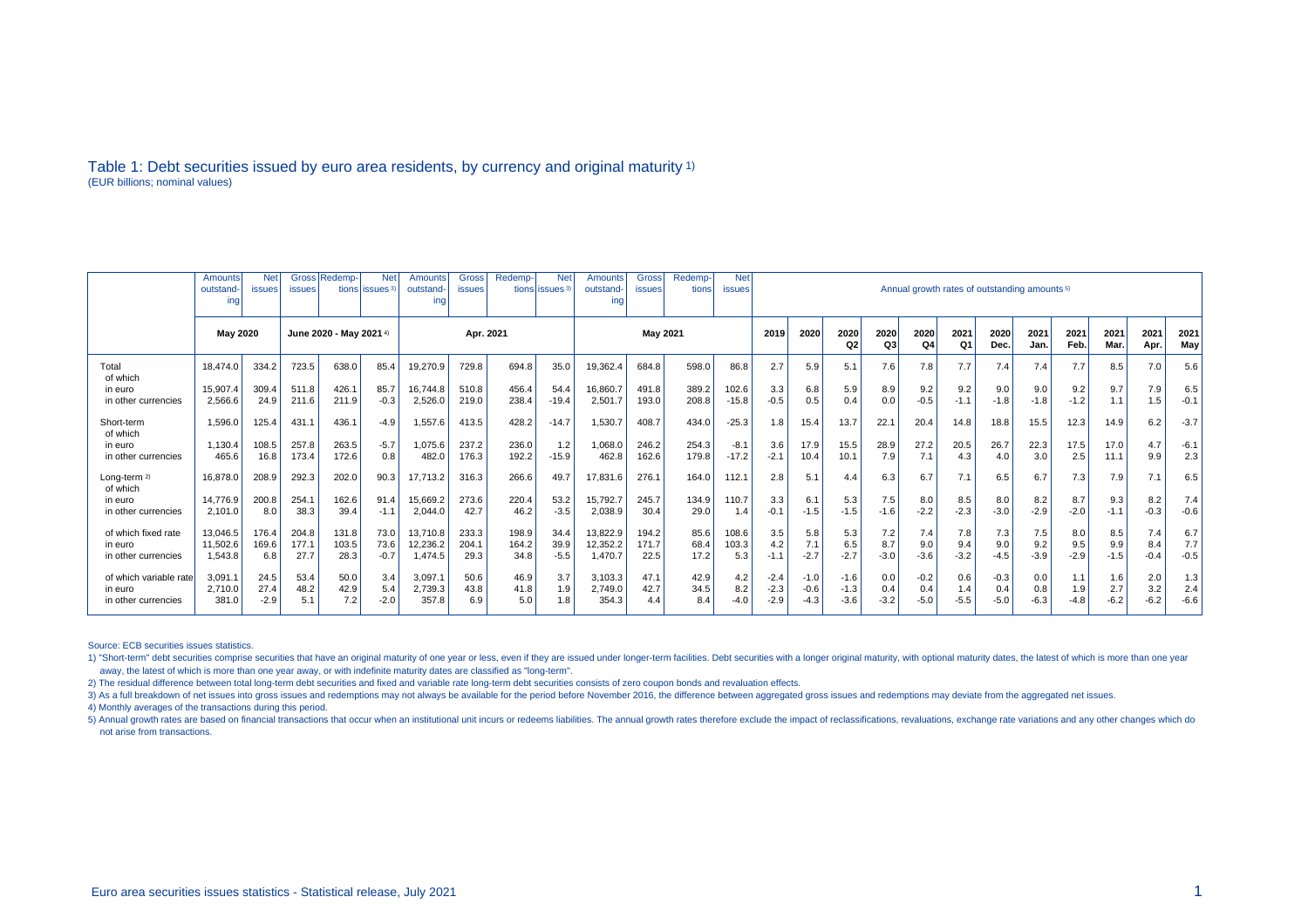|                                                                                         | Amounts<br>outstand-<br>ing | <b>Net</b><br>issues   | Gross<br><b>issues</b>  | Redemp-<br>tions       | <b>Net</b><br>issues <sup>3</sup> | Amounts<br>outstand<br>ing  | <b>Gross</b><br><b>issues</b> | <b>Redemp-</b>          | <b>Net</b><br>tions lissues <sup>3</sup> | Amounts<br>outstand-<br>ing | <b>Gross</b><br><b>issues</b> | Redemp<br>tions        | <b>Net</b><br><b>issues</b>  | Annual growth rates of outstanding amounts <sup>5)</sup> |                        |                      |                      |                       |                        |                       |                        |                          |                        |                        |                        |
|-----------------------------------------------------------------------------------------|-----------------------------|------------------------|-------------------------|------------------------|-----------------------------------|-----------------------------|-------------------------------|-------------------------|------------------------------------------|-----------------------------|-------------------------------|------------------------|------------------------------|----------------------------------------------------------|------------------------|----------------------|----------------------|-----------------------|------------------------|-----------------------|------------------------|--------------------------|------------------------|------------------------|------------------------|
|                                                                                         | <b>May 2020</b>             |                        | June 2020 - May 2021 4) |                        |                                   | Apr. 2021                   |                               |                         | <b>May 2021</b>                          |                             |                               |                        | 2019                         | 2020                                                     | 2020<br>Q <sub>2</sub> | 2020<br>Q3           | 2020<br>Q4           | 2021<br>Q1            | 2020<br>Dec.           | 2021<br>Jan           | 2021<br>Feb.           | 2021<br>Mar              | 2021<br>Apr.           | 2021<br>May            |                        |
| Total                                                                                   | 18.474.0                    | 334.2                  | 723.5                   | 638.0                  | 85.4                              | 9.270.9                     | 729.8                         | 694.8                   | 35.0                                     | 19.362.4                    | 684.8                         | 598.0                  | 86.8                         | 2.7                                                      | 5.9                    | 5.1                  | 7.6                  | 7.8                   | 7.7                    | 7.4                   | 7.4                    | 7.7                      | 8.5                    | 7.0                    | 5.6                    |
| <b>MFIs</b><br>Short-term<br>Long-term<br>of which                                      | 4,465.2<br>521.9<br>3,943.3 | 18.3<br>$-0.3$<br>18.7 | 254.3<br>193.2<br>61.1  | 253.7<br>197.4<br>56.3 | 0.6<br>$-4.3$<br>4.8              | 4,426.0<br>473.6<br>3,952.4 | 244.2<br>180.0<br>64.2        | 238.5<br>185.3<br>53.2  | 5.8<br>$-5.3$<br>11.0                    | 4,407.6<br>462.0<br>3,945.5 | 232.9<br>186.6<br>46.4        | 245.6<br>196.9<br>48.7 | $-12.7$<br>$-10.4$<br>$-2.3$ | 3.7<br>5.1<br>3.5                                        | 3.0<br>$-5.3$<br>4.3   | 3.2<br>$-6.3$<br>4.7 | 3.2<br>$-9.8$<br>5.2 | 2.1<br>$-12.0$<br>4.2 | 0.6<br>$-15.6$<br>3.0  | 1.2<br>$-14.9$<br>3.5 | 0.3<br>$-14.8$<br>2.7  | $-0.3$<br>$-18.9$<br>2.6 | 2.2<br>$-10.8$<br>4.0  | 0.9<br>$-7.9$<br>2.0   | 0.2<br>$-9.9$<br>1.5   |
| Fixed rate<br>Variable rate                                                             | 2.910.1<br>904.7            | 18.4<br>0.0            | 41.3<br>15.8            | 35.6<br>17.1           | 5.7<br>$-1.3$                     | 2.929.0<br>892.6            | 50.6<br>8.7                   | 34.5<br>14.2            | 16.2<br>$-5.5$                           | 2.919.5<br>896.9            | 26.0<br>17.0                  | 31.7<br>14.0           | -5.7<br>2.9                  | 6.7<br>$-2.2$                                            | 7.1<br>$-2.5$          | 7.8<br>$-2.3$        | 7.8<br>$-0.7$        | 6.5<br>$-1.7$         | 4.7<br>$-2.0$          | 5.7<br>$-2.4$         | 4.6<br>$-2.9$          | 4.0<br>$-2.1$            | 5.1<br>0.7             | 3.2<br>$-2.1$          | 2.4<br>$-1.8$          |
| Non-MFI corporations<br>of which                                                        | 5,135.0                     | 61.1                   | 187.7                   | 166.7                  | 21.0                              | 4,935.4                     | 173.1                         | 168.0                   | 5.1                                      | 4,970.8                     | 180.0                         | 141.5                  | 38.5                         | 3.4                                                      | 5.7                    | 5.5                  | 6.5                  | 5.9                   | 5.7                    | 5.3                   | 5.3                    | 5.9                      | 6.3                    | 5.6                    | 5.2                    |
| <b>Financial corporations</b><br>other than MFIs<br>Short-term<br>Long-term<br>of which | 3,600.0<br>184.1<br>3,415.9 | 11.0<br>$-0.6$<br>11.6 | 128.5<br>52.8<br>75.8   | 114.7<br>53.5<br>61.3  | 13.8<br>$-0.7$<br>14.5            | 3,367.1<br>144.2<br>3,223.0 | 117.1<br>40.1<br>77.0         | 116.6<br>43.8<br>72.7   | 0.5<br>$-3.8$<br>4.3                     | 3,387.0<br>146.8<br>3,240.2 | 119.6<br>46.8<br>72.9         | 95.6<br>44.5<br>51.1   | 24.0<br>2.3<br>21.7          | 2.9<br>2.4<br>2.9                                        | 4.2<br>$-5.2$<br>4.7   | 4.4<br>$-1.4$<br>4.7 | 4.4<br>$-9.2$<br>5.1 | 3.5<br>$-10.2$<br>4.3 | 3.4<br>$-8.5$<br>4.0   | 2.6<br>$-9.8$<br>3.3  | 2.8<br>$-9.7$<br>3.4   | 4.0<br>$-7.9$<br>4.7     | 4.1<br>$-6.1$<br>4.7   | 4.5<br>$-6.3$<br>5.1   | 5.0<br>$-4.6$<br>5.5   |
| <b>Fixed rate</b><br>Variable rate                                                      | 1,927.2<br>1,248.9          | 8.2<br>$-1.0$          | 34.7<br>26.2            | 28.7<br>23.2           | 6.0<br>3.0                        | 1,690.8<br>1,236.4          | 38.5<br>28.2                  | 32.7<br>28.3            | 5.7<br>$-0.1$                            | 1,706.8<br>1,230.4          | 42.2<br>16.8                  | 19.9<br>23.6           | 22.3<br>$-6.8$               | 6.7<br>$-4.0$                                            | 5.0<br>0.5             | 6.0<br>0.1           | 5.0<br>1.7           | 2.7<br>0.6            | 1.8<br>2.1             | 1.4<br>0.5            | 1.2<br>1.3             | 2.1<br>3.5               | 2.8<br>2.6             | 3.2<br>3.4             | 4.1<br>2.9             |
| Non-financial<br>corporations<br>Short-term<br>Long-term<br>of which                    | 1.535.0<br>128.9<br>1,406.1 | 50.1<br>11.6<br>38.5   | 59.1<br>36.4<br>22.7    | 51.9<br>38.9<br>13.0   | 7.2<br>$-2.5$<br>9.7              | 1.568.2<br>97.8<br>1,470.4  | 56.1<br>39.2<br>16.8          | 51.5<br>35.2<br>16.3    | 4.6<br>4.1<br>0.5                        | 1.583.8<br>99.4<br>1.484.4  | 60.4<br>37.0<br>23.4          | 45.9<br>35.4<br>10.5   | 14.5<br>1.6<br>13.0          | 4.5<br>14.6<br>3.8                                       | 9.5<br>7.4<br>9.6      | 8.3<br>7.2<br>8.4    | 11.9<br>6.4<br>12.4  | 12.0<br>6.6<br>12.4   | 11.5<br>$-3.8$<br>12.7 | 12.4<br>10.1<br>12.6  | 11.6<br>$-4.7$<br>12.9 | 10.8<br>$-5.8$<br>12.2   | 11.9<br>$-9.6$<br>13.6 | 8.2<br>$-16.8$<br>10.4 | 5.7<br>$-23.1$<br>8.4  |
| Fixed rate<br>Variable rate                                                             | 1,281.7<br>102.5            | 39.4<br>$-1.3$         | 19.3<br>2.3             | 11.3<br>1.4            | 8.0<br>0.9                        | 1,328.3<br>109.2            | 14.9<br>1.2                   | 13.9<br>2.3             | 1.0<br>$-1.1$                            | 1,336.8<br>112.5            | 17.5<br>5.2                   | 8.3<br>1.9             | 9.2<br>3.3                   | 4.7<br>$-3.5$                                            | 10.9<br>$-3.0$         | 9.8<br>$-4.8$        | 14.2<br>$-5.7$       | 13.6<br>$-1.3$        | 13.4<br>2.5            | 13.6<br>0.0           | 13.5<br>3.1            | 12.9<br>1.2              | 13.7<br>6.3            | 10.2<br>6.1            | 7.5<br>10.7            |
| General government<br>of which                                                          | 8,873.8                     | 254.8                  | 281.5                   | 217.7                  | 63.8                              | 9,909.5                     | 312.4                         | 288.3                   | 24.1                                     | 9,984.0                     | 271.9                         | 210.9                  | 61.0                         | 1.9                                                      | 7.5                    | 5.9                  | 10.5                 | 11.9                  | 12.6                   | 12.0                  | 12.4                   | 12.9                     | 13.0                   | 11.0                   | 8.4                    |
| Central government<br>Short-term<br>Long-term<br>of which                               | 8,064.5<br>617.0<br>7,447.4 | 202.5<br>80.6<br>121.8 | 226.2<br>109.6<br>116.6 | 170.6<br>106.2<br>64.4 | 55.6<br>3.4<br>52.2               | 9,013.8<br>705.9<br>8,307.9 | 253.3<br>107.0<br>146.3       | 235.7<br>125.3<br>110.5 | 17.6<br>$-18.2$<br>35.8                  | 9,085.1<br>692.3<br>8,392.8 | 225.9<br>105.0<br>121.0       | 169.1<br>118.2<br>50.9 | 56.9<br>$-13.2$<br>70.1      | 2.0<br>$-4.7$<br>2.4                                     | 6.8<br>41.9<br>4.8     | 5.3<br>35.0<br>3.5   | 9.6<br>66.3<br>6.3   | 10.8<br>68.0<br>7.5   | 11.5<br>61.2<br>8.6    | 10.9<br>67.5<br>7.7   | 11.3<br>62.3<br>8.3    | 11.8<br>61.2<br>9.0      | 11.9<br>53.2<br>9.3    | 10.2<br>25.3<br>9.1    | 8.1<br>6.9<br>8.2      |
| <b>Fixed rate</b><br>Variable rate                                                      | 6,345.2<br>752.9            | 91.6<br>27.2           | 94.0<br>8.5             | 50.7<br>6.7            | 43.3<br>1.8                       | 7,074.3<br>789.6            | 117.4<br>12.5                 | 104.9<br>1.0            | 12.5<br>11.5                             | 7,162.2<br>794.3            | 96.7<br>7.5                   | 23.5<br>2.8            | 73.2<br>4.7                  | 1.4<br>1.6                                               | 4.3<br>$-0.1$          | 3.2<br>$-1.6$        | 6.0<br>0.2           | 7.0<br>2.0            | 8.4<br>2.7             | 7.3<br>2.8            | 8.1<br>2.6             | 8.9<br>3.0               | 9.1<br>2.4             | 8.4<br>6.0             | 7.9<br>2.8             |
| Other genera<br>government<br>Short-term<br>Long-term<br>of which                       | 809.3<br>144.1<br>665.2     | 52.3<br>34.0<br>18.3   | 55.4<br>39.1<br>16.2    | 47.1<br>40.0<br>7.2    | 8.2<br>$-0.9$<br>9.1              | 895.7<br>136.2<br>759.5     | 59.1<br>47.1<br>12.0          | 52.6<br>38.7<br>13.9    | 6.5<br>8.4<br>$-1.9$                     | 898.9<br>130.2<br>768.7     | 45.9<br>33.5<br>12.5          | 41.8<br>39.0<br>2.8    | 4.1<br>$-5.5$<br>9.6         | 0.4<br>$-2.5$<br>0.7                                     | 14.5<br>101.7<br>6.2   | 12.1<br>112.7<br>2.8 | 19.5<br>146.2<br>7.5 | 23.8<br>107.6<br>14.9 | 25.0<br>75.0<br>19.1   | 24.3<br>99.7<br>16.9  | 25.5<br>84.8<br>18.5   | 25.1<br>68.4<br>20.0     | 24.5<br>52.0<br>20.7   | 19.5<br>26.0<br>18.3   | 12.3<br>$-7.5$<br>16.5 |
| <b>Fixed rate</b><br>Variable rate                                                      | 582.3<br>82.1               | 18.7<br>$-0.4$         | 15.5<br>0.6             | 5.5<br>1.6             | 10.1<br>$-1.0$                    | 688.4<br>69.3               | 11.9<br>0.0                   | 12.9<br>1.0             | $-1.0$<br>$-1.0$                         | 697.6<br>69.3               | 11.8<br>0.6                   | 2.2<br>0.6             | 9.6<br>0.0                   | 3.1<br>$-11.0$                                           | 9.3<br>$-12.4$         | 5.4<br>$-12.2$       | 10.4<br>$-11.3$      | 19.5<br>$-14.0$       | 24.5<br>$-15.7$        | 21.8<br>$-13.9$       | 23.8<br>$-15.3$        | 25.6<br>$-16.7$          | 26.3<br>$-16.3$        | 23.2<br>$-15.5$        | 20.9<br>$-15.2$        |

## Table 2: Debt securities issued by euro area residents in all currencies, by issuing sector 1) and maturity 2) (EUR billions; nominal values)

Source: ECB securities issues statistics.

1) Corresponding ESA 2010 sector codes: "MFIs" (including the Eurosystem) comprises the ECB and the national central banks of the euro area (S.121), as well as deposit-taking corporations except the central bank (S.122); " comprises other financial intermediaries, except insurance corporations and pension funds (S.125), financial auxiliaries (S.126), captive financial institutions and money lenders (S.127) and insurance corporations (S.128); "central government" (S.1311); "other general government" comprises state government (S.1312), local government (S.1313) and social security funds (S.1314).

2) The residual difference between total long-term debt securities and fixed and variable rate long-term debt securities consists of zero coupon bonds and revaluation effects.

3) As a full breakdown of net issues into gross issues and redemptions may not always be available for the period before November 2016, the difference between aggregated gross issues and redemptions may deviate from the ag

4) Monthly averages of the transactions during this period.

5) Annual growth rates are based on financial transactions that occur when an institutional unit incurs or redeems liabilities. The annual growth rates therefore exclude the impact of reclassifications, revaluations, excha do not arise from transactions.